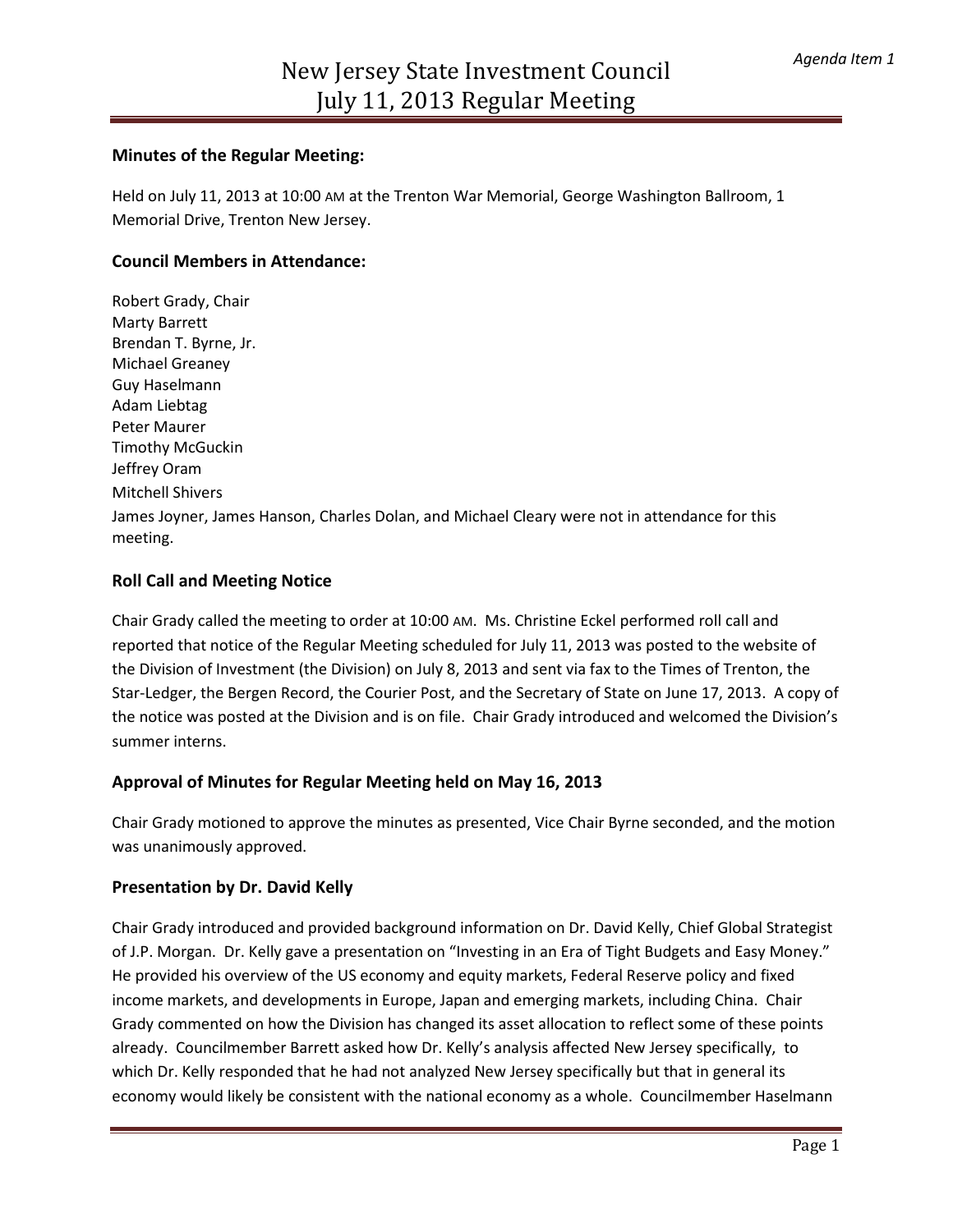asked whether current valuations are adequately compensating for risk. Dr. Kelly replied that the equity market does not appear to be in a "bubble," but that certain sectors of the equity market are interest rate sensitive and therefore should be considered riskier than other sectors. Chair Grady inquired regarding options to increase emerging market exposure outside of the public equity markets. Dr. Kelly noted the increased credit quality and decreased vulnerability to interest rate risk of emerging markets. Chair Grady asked whether there were any countries that, like Greece, were likely to be reclassified from developed to emerging market. Dr. Kelly responded that he was concerned about European monetary and fiscal policy, but did not view any specific countries as at risk.

# **Director's Report**

Director Walsh reviewed the Director's report, commenting on current market conditions and the Division's recent performance. He stated that the final fiscal year performance numbers were not yet available. Deputy Director McDonough stated the fund returned -0.05% in May, but on a relative basis, the fund outperformed its benchmark by 60 basis points.

### **Bond Duration and Real Estate Benchmark**

Deputy Director McDonough discussed the Division's determination to include the publicly traded high yield portfolio in the Division's bond duration calculation, which has approximately a 20 bps impact. He also presented the Division's proposal to replace a component of the previously approved FY 2014 Total Plan Benchmark (with regard to debt-related real estate, replacing the discontinued BarCap High Yield CMBS component of the benchmark with the Barclays US CMBS 2.0 Baa Index plus 100 bps). Chair Grady motioned to approve the revision; Jeffrey Oram seconded the motion, with all Council members present voting in favor.

# **Modification to CT High Grade Partners II**

Director Walsh notified the Council of a proposed modification to CT High Grade Partners II ("CTHG II"), which would allow CTHG II the ability to sell certain liquid investments and to reinvest certain proceeds in high-quality European real estate mezzanine loans and other proceeds in below-investment grade mortgage-backed securities.

# **Deferred Compensation Plan presentation by John Megariotis**

John Megariotis, Deputy Director of the Division of Pensions and Benefits, reviewed his memo and summary on the NJ State Employees Deferred Compensation Plan (DCP). He stated that in 2005 a third party vendor was procured, and that contract ends December 31, 2013. The New Jersey State Employees Deferred Compensation Plan Board ("NJSEDCP Board") is looking to rebid the contract. The RFP has been drafted and DPP will handle the procurement. Mr. Megariotis conveyed the request of the NJSEDCP Board that the Council approve the proposed procurement. Councilmember Barrett asked whether municipal employees were covered by DCP; Mr. Megariotis explained that a different plan was available for those employees. Councilmember Liebtag asked about the status of the reopening of the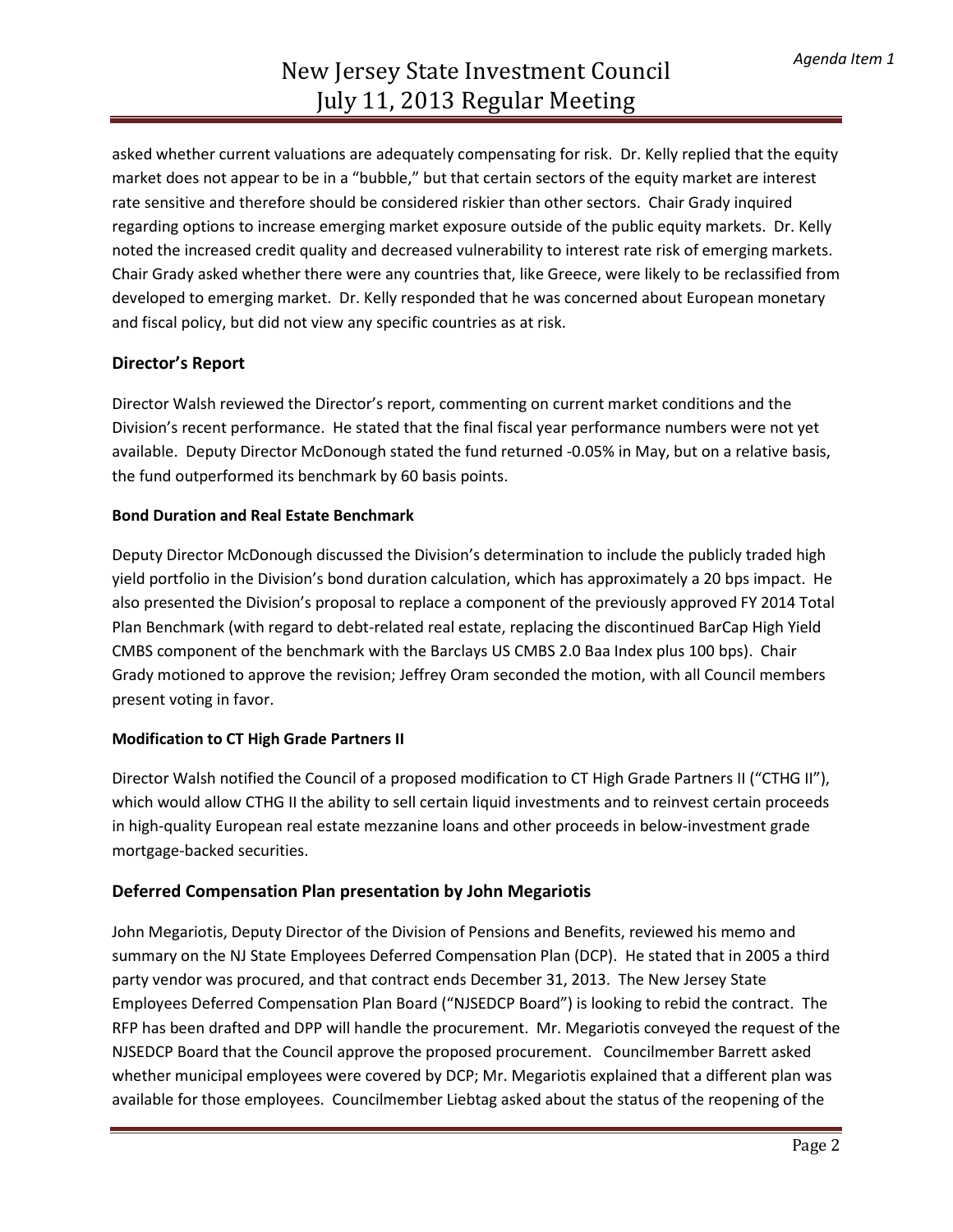Division-managed DCP funds; Mr. Megariotis responded that two of the funds may be reopened once the new contract is in place.

Chair Grady motioned to approve, Councilmember Haselmann seconded and all Council members present voted in favor.

# **Qualified Independent Representative (QIR) Policy**

Susan Sarnowski, the Division's Compliance Officer, requested adoption of the Division's proposed policy regarding Qualified Independent Representatives in connection with the recently implemented Dodd-Frank regulations. Chair Grady noted the policy's requirements regarding hiring employees of counterparties and percentage holding requirements. Councilmember Haselmann expressed concern that the Dodd-Frank regulations are unclear; Ms. Sarnowski responded that interpretation has been difficult; however, the Division needs a policy in order to provide derivative counterparties with a safe harbor.

Councilmember Haselmann motioned to approve, Chair Grady seconded, and all Council members present voted in favor. Chair Grady directed staff to return to the Council with policies and procedures to ensure that the QIRs do not result in the Division owning more than 10% of the voting shares in any public company.

# **Private Equity Investments**

#### *CVC Capital Partners VI, L.P. Fund*

Ms. Robin Clifford reported on the proposed investment in CVC Capital Partners VI, LP ("CVC VI"), an opportunity to gain direct access to a non-US private equity partnership, rather than through a fund of funds or separate account vehicle. The Division already has exposure to the two predecessor funds through two European fund of funds. CVC VI will pursue an investment strategy similar to that of prior CVC funds and will seek to maintain CVC's long track record of delivering consistent market-leading returns to its investors.

Chair Grady reported that the IPC had determined that appropriate and adequate due diligence was performed.

#### *Vista Foundation Fund II, L.P.*

Mr. Jason MacDonald reported on the proposed investment in Vista Foundation Fund II, L.P. ("VFF II"), noting that funds managed by Vista were the top performing private equity funds in the 2000 and 2007 vintage years. Alan Cline and Rob Rogers co-head the VFF II team and bring their prior experience in technology companies to execute the strategy. VFF II's strategy is to acquire controlling interests in small to middle market enterprise software businesses and technology-enabled solutions companies.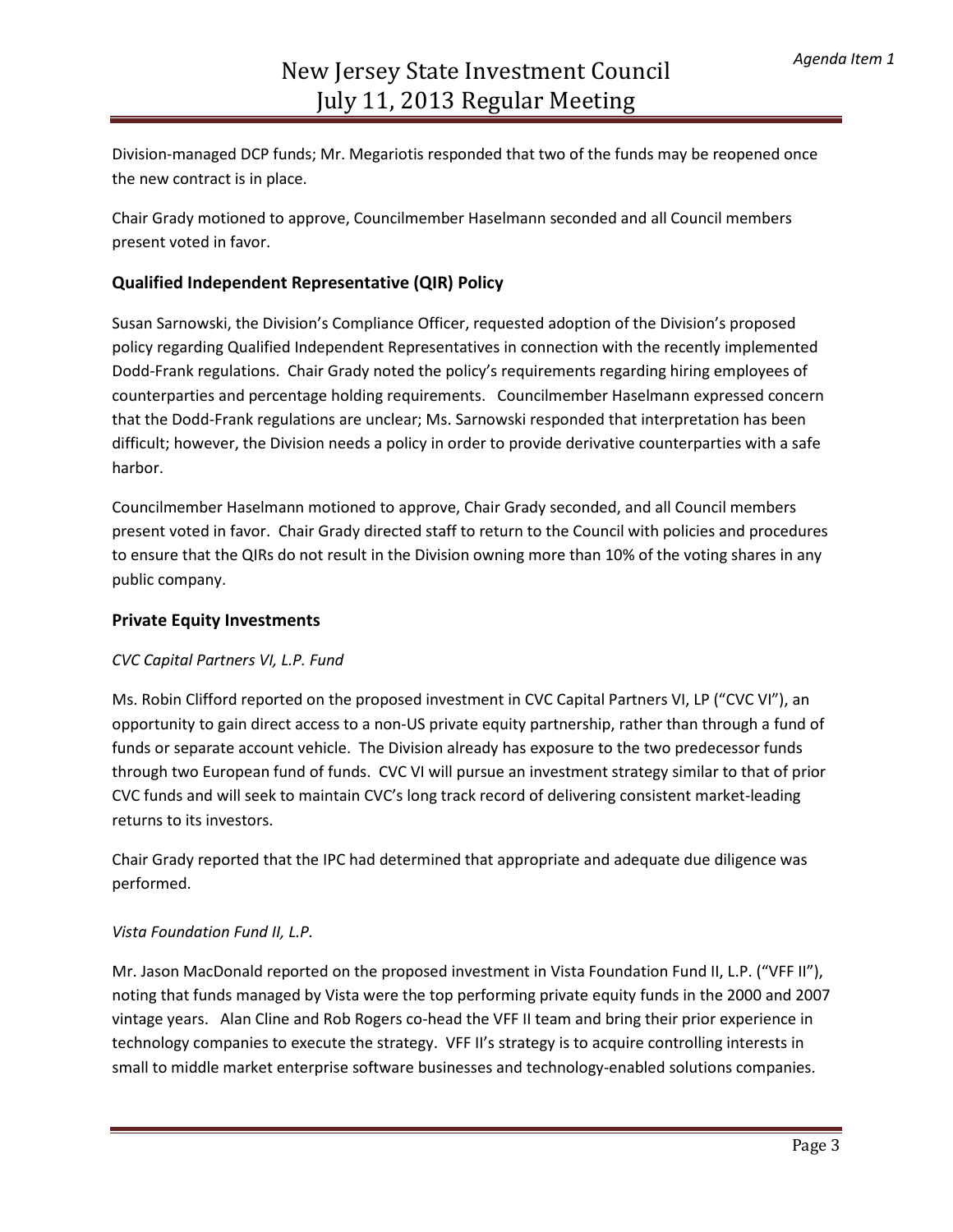VFF II will only invest in opportunities in which the principals believe the fund can drive operational change.

Chair Grady reported that the IPC had determined that appropriate and adequate due diligence was performed.

### **Real Estate Investment**

#### *ProLogis European Properties Fund II*

Deputy Director McDonough and Roman Nemtsov, of RV Kuhns, reported on the proposed investment in ProLogis European Properties Fund II ("ProLogis Fund II"). Deputy Director McDonough visited ProLogis in June. He gave background information and details of his visit in Europe. He stated the opportunity with ProLogis is to buy into an existing portfolio with high quality assets located in key European markets. Private REITs are paying 2x yield of the public sector. Mr. Nemtsov described ProLogis' structure and its consolidation rules, and stated his view that the best way for New Jersey to invest in European commercial real estate is through third party vehicles.

Council Member Oram recused himself from the discussion of this proposed investment. Chair Grady reported that the IPC had determined that appropriate and adequate due diligence was performed.

#### **Hedge Funds**

#### *GSO Credit-A Partners, L.P.*

Director Walsh and Jason MacDonald reported on the proposed investment in GSO Credit-A Partners, L.P. ("GSO Credit"). Director Walsh provided background information on GSO. The Division has approximately \$700 million invested with Blackstone funds through various investments. The Division has \$250 million already invested with GSO and is requesting to increase the investment by an additional \$150 million. Of that \$150 million, \$50 million would be new money and the remaining \$100 million would be reallocated from CT High Grade Partners II LLC, another vehicle managed by Blackstone. GSO lends money to homeowners in need of financing where banks are slow to lend in the current cycle. Mr. MacDonald described the terms and fee structure of the agreement.

Chair Grady reported that the IPC had determined that appropriate and adequate due diligence was performed.

#### **Treasurer's Report**

Dr. Steindel provided an update on current US and New Jersey economic conditions. Councilmember Haselmann commented on the effect of statements by the Federal Reserve Board Chair on the marketplace.